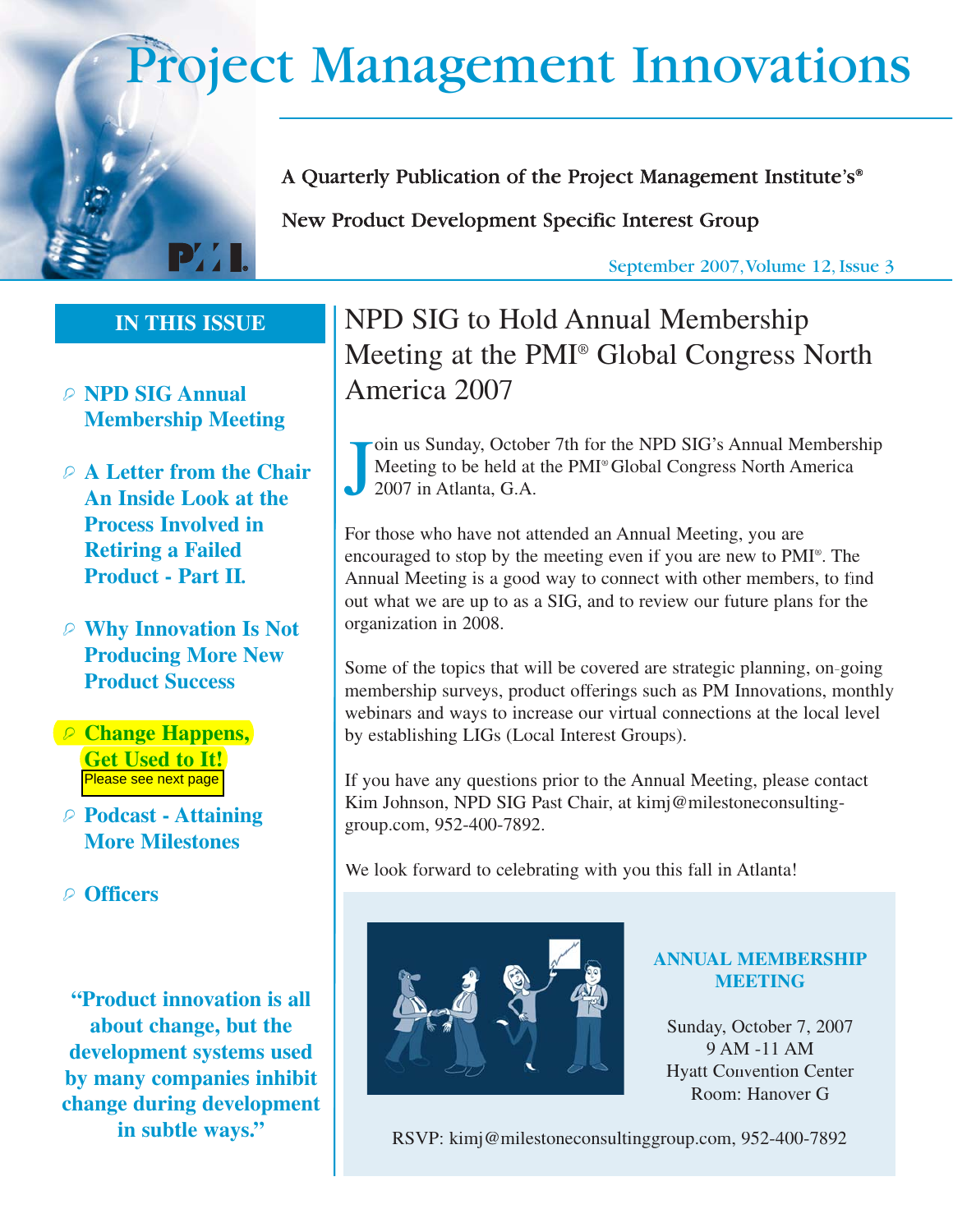## **Change Happens, Get Used to It!**

#### *by Preston G. Smith*

Some product developers are strangely contradictory when it comes to innovation and the change that inevitably accompanies it. One the one hand, senior executives crave innovation. Consistently, in surveys of CEOs' priorities, innovation ranks near the top.

On the other hand, these same executives have put innovation in a tailspin-and it shows. Consider Exhibit 1, which uses data presented by Robert Cooper in the April 2005 issue of Visions magazine (p. 22). These data result from a major study that compared product portfolios over fourteen years. As you can see, newto-world products (the innovative ones) have declined precipitously while mundane improvements and modifications (the un-innovative ones) have taken over.

#### **Exhibit 1: Change in Corporate Product Portfolios over 14 Years**





Preston G. Smith, Jossey-Bass, 2007. Used with permission.

#### **The Culprits**

Why is this happening? There are many possibilities, but I believe that it arises because these executives unknowingly have suppressed the change that inevitably accompanies innovation. Product innovation is all about change, but the development

systems used by many companies inhibit change during development in subtle ways. One is phased development processes, such as Stage-Gate®, which attempt to specify everything about the product and the development process in advance and discourage veering from plan when new information arises. Another is Six Sigma, which removes variation (change) from processes so that development becomes more predictable. Although this is admirable, it also adds inertia to the process so that when there is change in a project's environment, redirecting it tends to be more difficult. Traditional project management yet another villain. When the project varies from the plan, many project managers suspect the project-not the plan-and "correct" it.

These systems-phased development, Six Sigma, and project managementexist because they make development more predictable and less expensive (less lost effort) when the environment is static. Unfortunately, in growth markets-new technologies, new markets, and new customer usage patterns-change is increasingly the norm, and those saddled with highinertia development systems simply cannot maneuver quickly or cheaply enough.

#### **The Solutions**

In very general terms, in order to improve our maneuverability, we must reduce the cost of change. Although we have limited experience with this in non-software development, software developers, over the past several years, have made great strides in rendering their development systems more agile-to the point that the agile software development community's rallying cry is "embrace change!" The annual agile development conference has grown at 36 percent per year to over 1100 attendees in 2006. There are now over 50 books specifically on agile

development. So, if you develop software, you are in luck. You can read one of several introductory books on agile, you can attend Agile 2008, or you can enroll in "ScrumMaster" training from one of many providers.

However, for non-software products, your options are far more limited. Agile software values and principles carry over to the non-software development world as a basis for what I call flexible development. But the specific agile techniques, approaches, and practices of agile do not translate directly, due to some unique properties of software that agilists have exploited, such as:

- object technologies, which allow isolation of change and subdividing product functions
- the logic basis of software, which permits continuous automated testing
- In general, the malleability of software, which lowers the cost of change.

Nevertheless, software developers have discovered general principles that enhance agility and will improve flexibility for non-software products also. At the broadest level, these appear in the Agile Manifesto (AgileManifesto.org). One principle of agile that comes through loudly and provides great learning for us is that people and their interactions are far more important than processes and tools. Yet most of us in NPD put most of our effort into the latter. Another one that runs counter to normal NPD practice is that working software (working products for us) is far more indicative of progress than documentation (how many phase reviews are you aware of that do not depend primarily on documentation deliverables?).

*Continued on page 7*